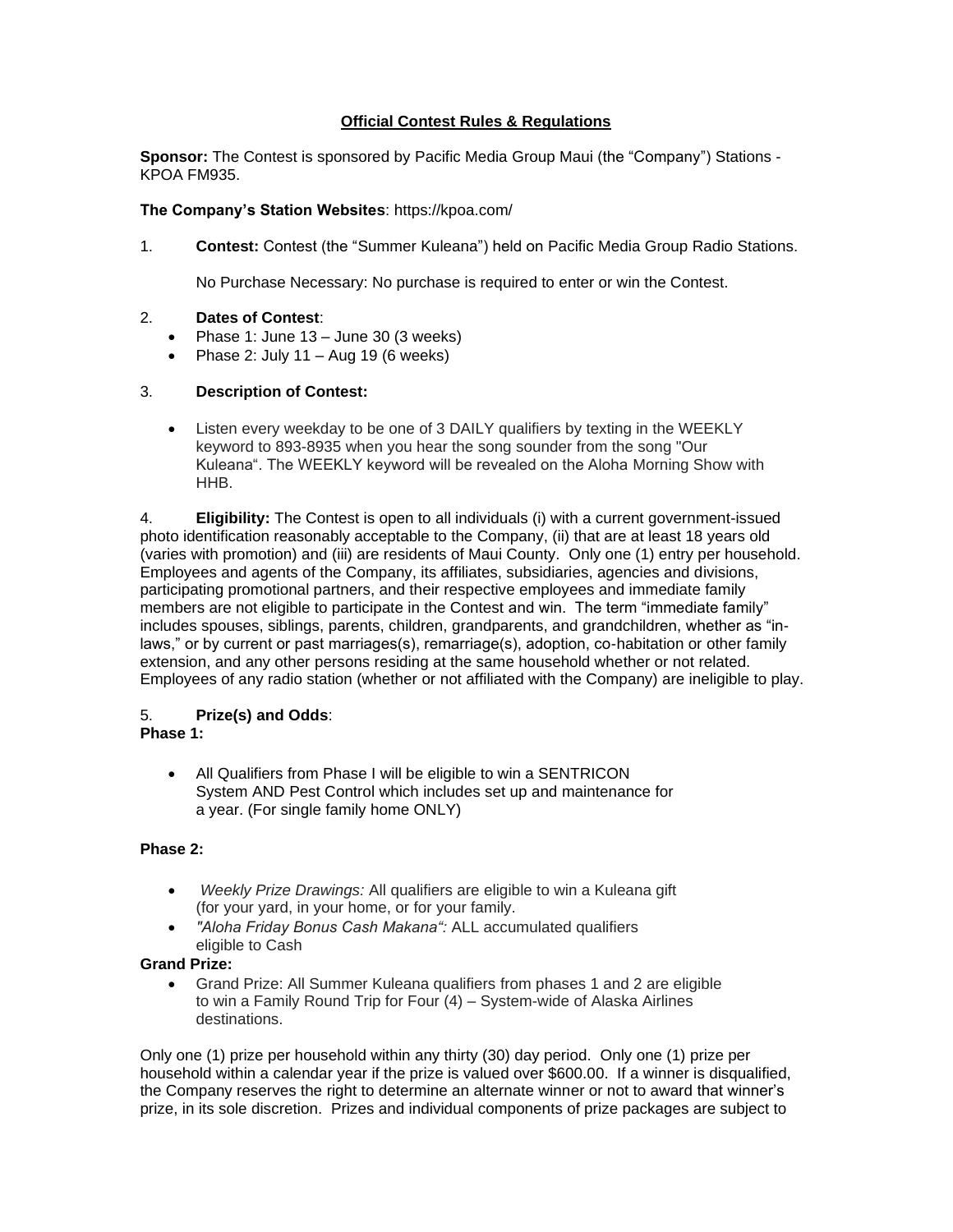availability and the Company reserves the right to substitute prizes of equal or greater value. Prize(s) must be used before the expiration date. Prize(s) are non-transferable and not assignable. No substitutions allowed by winners. Prize(s) may not be redeemable for cash. If tickets to a performance are awarded as a prize, the Company is not responsible for any cancellation or rescheduling of the performance for any reason and has no obligation to reimburse, refund or otherwise substitute the tickets for another prize should the performance not be rescheduled or vouchers not issued. The Company is not responsible for cancellations or delays in travel accommodations and has no obligation to reimburse, refund or otherwise substitute any tickets awarded as a part of a travel prize due to such cancellations or delays.

6. **Claiming the Prize**: Claiming the prize will vary with each contest, as some winners are put on a guest list or will call list. Unless contest specifically directs winner to claim prize at venue, than winner(s) must claim prize(s) in person by visiting the Company's Studios at 311 Ano Street, Kahului, HI 96732 (Monday through Friday between 8:00 am and 5:00 pm) within two weeks of winning, or prize will be forfeited. Winner will be required to provide a current government-issued photo identification in such form as requested by the Company before any prizes will be awarded. Any failure by winner to provide the required information to the Company within fourteen (14) days of winner's date of winning will result in forfeiture of the prize. Winners are solely responsible for reporting and payment of any taxes on prizes. Should the prize(s) be valued at \$600.00 or more, winner will be required to provide a valid Social Security Number and will receive a 1099 IRS Tax Form that must be completed and returned for the value of the prize. All federal, state and local taxes and incidental fees are the sole responsibility of the prize winner.

7. **Publicity**: Use of Personal Information. Acceptance of prize(s) offered constitutes permission to grant the Company and its affiliates the right to print, publish, broadcast and use, worldwide in any media now known or hereafter developed, including but not limited to the World Wide Web, at any time or times, the winner's name, biographical information, voice and/or picture, and/or likeness for purposes of advertising and promotion without further compensation as permitted by law. By participating in the Contest, where allowed by law, participants agree that the Company may disclose personal information obtained from participants in the Contest to third parties and use such information for marketing and other purposes.

8. **Limitations of Liability/Release**: Winner(s) and all participants of Contest agrees to release and hold the Company, its employees and agents, the Contest's sponsors and their respective employees and agents, harmless from any and all losses, damages, penalties, rights, claims, suits, costs, actions and expenses of any kind resulting from acceptance, possession or use of any prize, participation in Contest, including without limitation, personal injuries, death and property damage.

Prize winner knowingly, on their own accord, has participated in a promotion put on by Pacific Radio Group, Inc DBA Pacific Media Group. Participant and or prize winner waives any liability towards Pacific Radio Group, Inc. DBA Pacific Media Group for any infectious disease caught or transmitted while participating in a promotion or after having won a prize through such promotion.

The Company is not responsible for failed, partial, or garbled telephone transmissions, or for technical failures of any kind, including but not limited to electronic malfunction or damage of any network, hardware, or software. If for any reason the Contest is not capable of running as planned, including due to tampering, unauthorized intervention, fraud, technical failures, or other causes beyond the Company's control that corrupt or affect the administration, security, fairness, integrity or proper conduct of the Contest, the Company reserves the right, in its sole discretion, to cancel, terminate, modify or suspend the Contest and/or disqualify any individual who tampers with the process. The Station assumes no responsibility for any error, omission, interruption, deletion, defect, delay in operation or transmission, communications line failure, theft or destruction or unauthorized access to, or alteration of, entries; or any problems or technical malfunctions of any telephone network or lines.